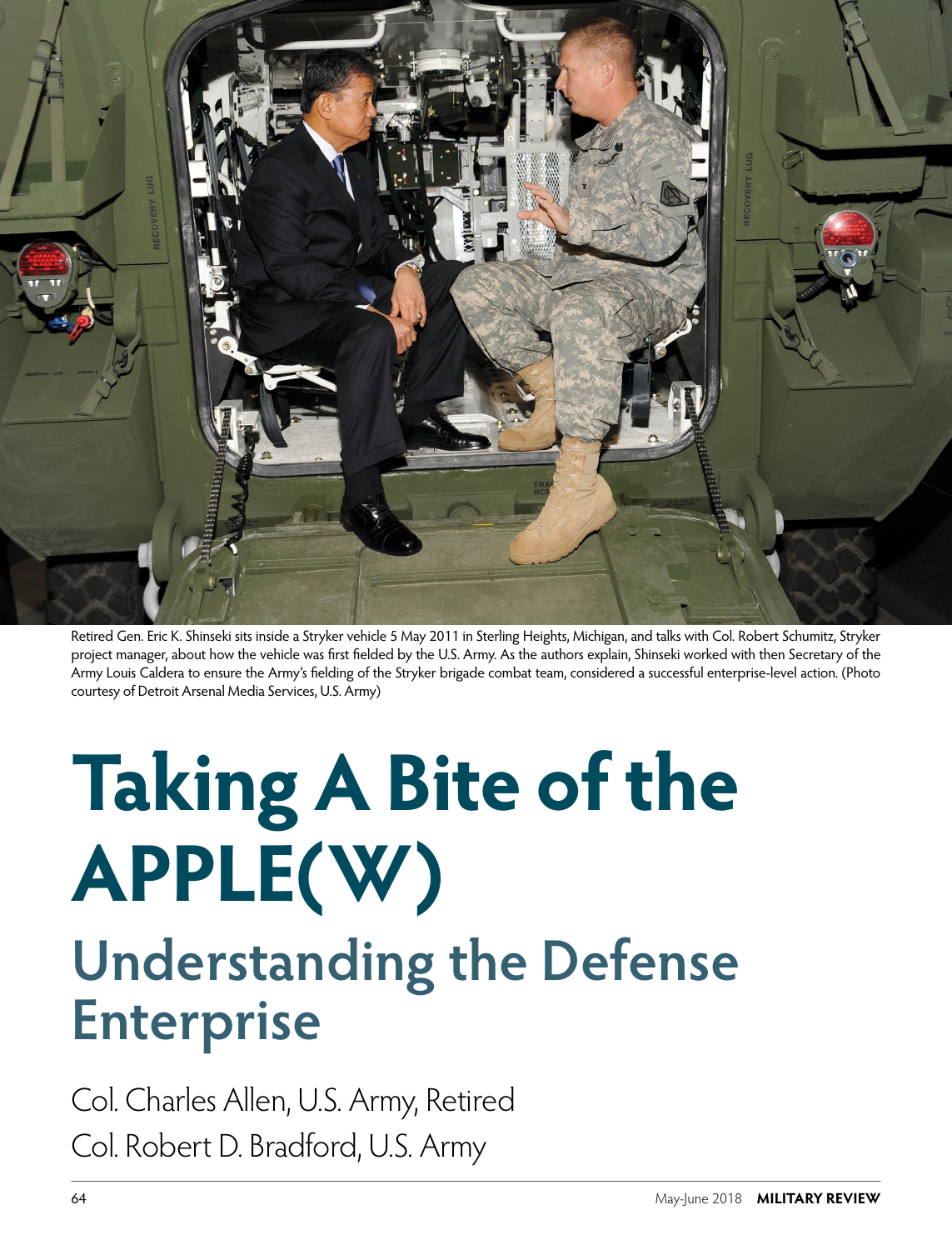With great fanfare and high expectations, the Department of Defense (DOD) implemented the National Security Personnel System (NSPS) in 2006. This replacement for the Department of Defense (DOD) implemented the National Security Personnel General Schedule (GS) was intended to bring DOD civilian personnel practices into the twenty-first century. Accordingly, it implemented pay for performance through the use of pay pools that supervisory panels would use to assess civilian employees' achievement of designated objectives. The panel would then allocate pay increases and bonuses based on performance. In 2009, Congress passed a law ending NSPS, and in response, President Barack Obama's first official act was telling the department to go back to the old GS system.<sup>1</sup>

Although NSPS had noble goals, the DOD leadership—both civilian and uniformed military—made mistakes in implementation that could and should have been foreseen. The DOD did not adequately consider the concerns of the various interested parties and did not sufficiently address the requirements of the existing bureaucratic processes. The NSPS relied on a complex system of evaluation that demanded supervisors' time and was difficult for employees to comprehend. The NSPS lacked safeguards to ensure fairness for all employees and to prevent escalating costs throughout the DOD.2 Most significant, department leaders inappropriately assumed that top-down guidance without adequate consideration of stakeholders' concerns would not jeopardize successful implementation.3 In effect, the DOD leaders failed to observe and implement effective change management principles.

Recent history is replete with examples of large DOD initiatives such as NSPS and other change efforts that never quite gain "irreversible momentum" and eventually fail. Some DOD critics argue that such failings are due to the inability of leaders to think and operate at the enterprise level.4 But, how is it that senior leaders with extensive experience and great power have been unable to implement initiatives such as NSPS? Exploring this question could provide lessons for our field-grade and senior officers, and comparable civilian leaders as they are likely to design and will then be charged with implementing various programs over the course of their service.

This article proposes a new framework for assessing the enterprise environment to help leaders and action officers at the enterprise level. It consists of six enterprise components for identifying and assessing the authorities,

the players, the processes, the leverage points, the evaluation criteria, and the work-arounds (APPLE[W]) of a proposed action or initiative. This systematic procedure can lead to greater understanding of the proposed initiative and support development of viable implementation.

The word "enterprise" itself is not well understood within the Army and the DOD. To many, it conjures images either of Capt. Kirk (or Picard) from the *Star Trek* series or management consultant graduates of business schools. The word is foreign to the tactical and operational culture of the Army, in which soldiers and leaders focus on their units achieving assigned missions to support operational objectives that serve national interests. The word "enterprise" is used seventeen times in the DOD dictionary but is never defined.<sup>5</sup>

*Mer riam-Webster* offers two definitions that are relevant in this DOD context. An enterprise is "a project or undertaking that is especially difficult, complicated, or risky"; and is also "a unit of economic organization or activity, especially a business organization."6 The DOD enterprise comprises the business activities that enable DOD to provide capabilities and ready forces to operational commanders through existing processes and infrastructure. Fundamentally, the enterprise is the business side of warfighting DOD; as such, it lacks a single commander or leader who assumes directive

**Col. Charles D. Allen,** DOD enterprise leaders **U.S. Army, retired,** is an associate professor of leadership and cultural studies in the Department of Command, Leadership, and Management at the U.S. Army War College, Carlisle Barracks, Pennsylvania. He holds a BS from the U.S. Military Academy, an MS from Georgia Tech, an MMAS from the School of Advanced Military Studies, and an MSS from the U.S. Army War College. His areas of interest and publication include strategic leadership and decision-making.

control. Accordingly,

**Col. Robert D. Bradford, U.S. Army,** is an operations research officer. He serves as the director of Defense Enterprise Management and as a faculty instructor in the Department of Command, Leadership, and Management at the U.S. Army War College, Carlisle Barracks, Pennsylvania. He holds a BSE from Princeton University, an MS in operations research from the Naval Postgraduate School, and an MSS from the U.S. Army War College.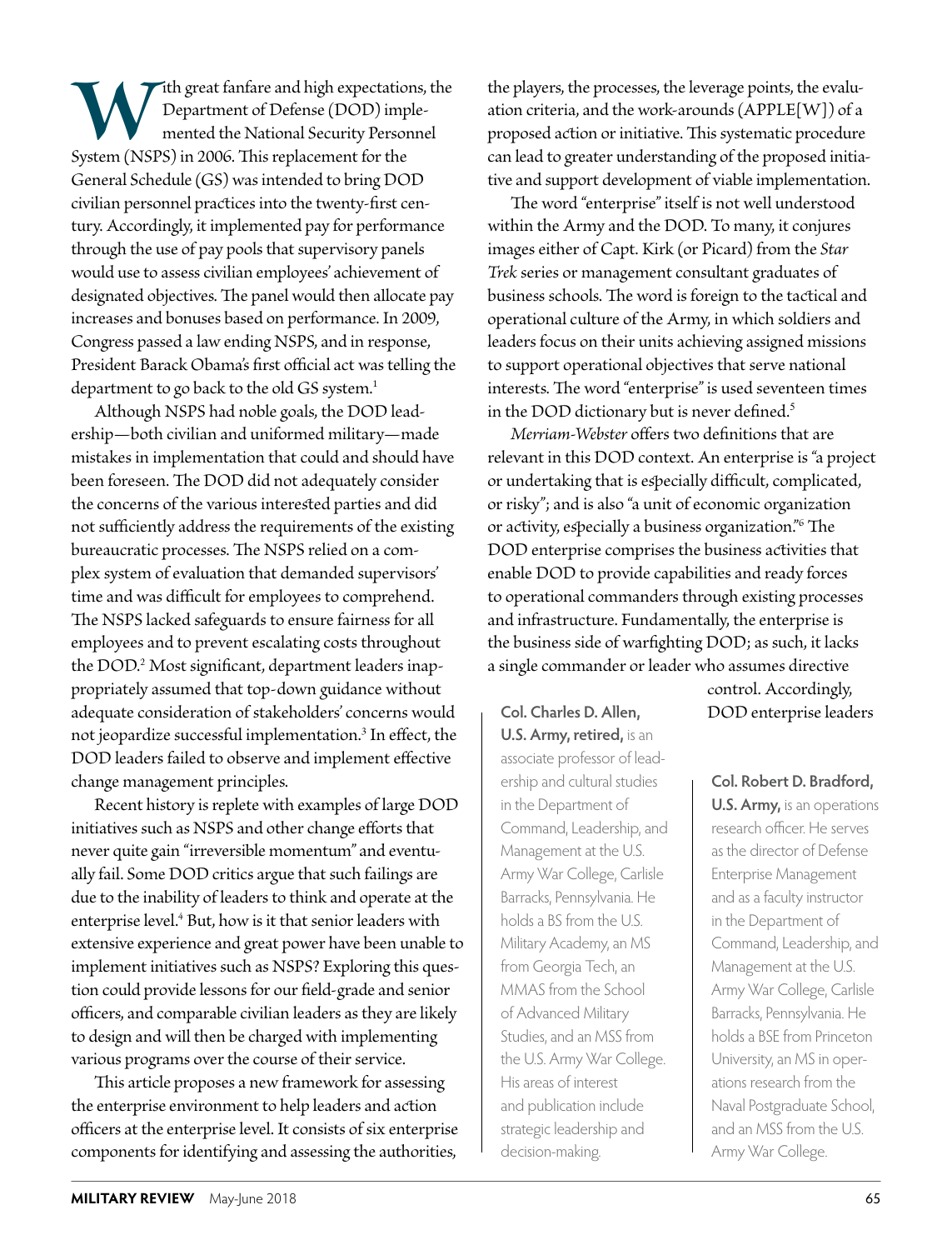gain cooperation, engender collaboration, and build consensus to succeed.

Joint doctrine defines three levels of warfare: tactical, operational, and strategic.<sup>7</sup> This construct enables warfighters to make effective use of their capabilities. However, these levels are less helpful for describing the DOD enterprise—the part of the department that provides its Title



### Figure 1. Enterprise Influence on the Three Levels of Warfare

10 capabilities such as equipping, manning, and supplying. The DOD's enterprise issues, initiatives, actions, and activities support and may significantly influence all three levels of warfare. Figure 1 depicts the enterprise alongside the levels of warfare.<sup>8</sup>

To the Army's credit, it is making strides to improve leaders' ability to operate effectively at the enterprise level.9 In 2015, the Army published a completely revised Army Regulation (AR) 5-1, *Management of Army Business Operations*. 10 The Army Management Framework was introduced in AR 5-1 to assist personnel working on enterprise-level problems (see figure 2, page  $67$ ).<sup>11</sup>

This framework can assist leaders in placing enterprise actions and activities in context. It provides "a useful framework … for the application of management techniques in Army organizations."12 This "conceptual model … relates best Army management practices that have consistently proven to result in improved outcomes."13 The framework can also support those working on Army enterprise-level issues to organize their actions and focus their efforts; yet by itself, the Army Management Framework does not suffice. Even if the Army uses it in professional

development to educate and train new leaders, the Army Management Framework may help enterprise leaders organize and execute their missions. However, it does not help leaders and their staffs to understand, visualize, or describe the enterprise environment.

To facilitate leaders' assessment of their environment as they plan, prepare, execute, and assess operations, Army and joint doctrines provide frameworks at the tactical, operational, and strategic levels. Army Doctrine Reference Publication (ADRP) 5-0, *The Operations Process*, includes solid frameworks to assess the tactical and operational environment. The METT-TC (mission, enemy, terrain and weather, troops and support available, time available, and civil considerations; now known as mission variables in doctrine) is a simple mnemonic that, for years, has helped leaders prioritize and analyze the environment at the tactical level; it has enabled them to better understand the environment they are working in.14 Similarly, PMESII-PT (political, military, economic, social information, infrastructure, physical environment, and time) is a framework of variables for the operational environment.15 At the strategic level, the U.S. Army War College teaches a strategy formulation framework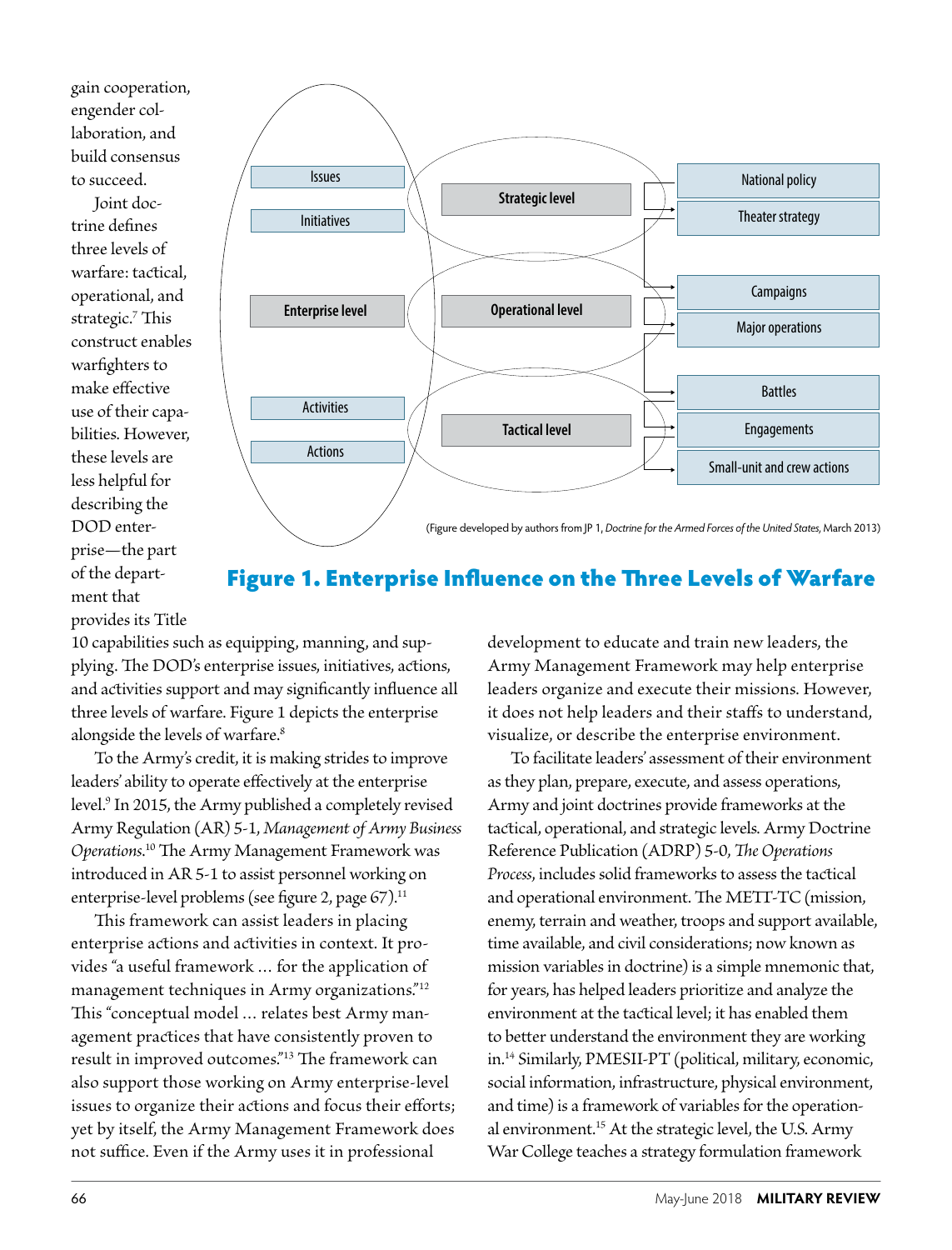consisting of ends, ways, means, and risk to address strategic problems.16 These commonly accepted frameworks enable Army leaders to approach problems in a structured way and to make sense of their environment.

But the enterprise environment is often unfamiliar to people working on problems at this level. The previous tactical and operational experiences of majors, lieutenant colonels, and colonels are often not

A common framework for understanding the enterprise environment, as for those used for the mission, operational, and strategic assessments, would assist Army leaders to navigate the world of enterprise decisions. It should help them understand how to accomplish missions and align tasks to achieve enterprise objectives. A similar, simple acronym could serve as a mnemonic; it would identify a framework accessible to those dealing



<sup>(</sup>Figure from AR 5-1, *Management of Army Business Operations,* November 2015*)*

#### Figure 2. The Army Management Framework

enough to orient them to their first assignment at the Pentagon or in the Army generating force. Leaders are frequently disoriented when their tactical and operational experiences seem no longer relevant. They do not effectively engage in their enterprise activities, and they contribute little until they have developed their own frames of reference. Frustrated and disoriented, some officers will routinely disparage the bureaucracy and seek a return to areas of comfort.

In general, leaders' previous environmental frameworks do not apply in their new enterprise environment. The METT-TC might help them understand, visualize, and describe the environment for a mission to defend a bridgehead or defeat an enemy on an objective. But it does not help staff officers tasked with adding a new type of unit to the Army force structure or with implementing a new policy on gender integration. Similarly, the PMESII-PT may help them understand the environment as they seek to neutralize an insurgency or provide humanitarian assistance after a disaster. Yet, it does not help with enterprise-level issues such as changing overseas force posture (read, rebalancing) or buying the next Army combat vehicle.

with an enterprise problem. The APPLE(W) framework can help leaders frame their environment for enterprise-level actions and activities. The APPLE(W) is a mnemonic signifying components that help people frame the enterprise environment. Just as the mission and operational frameworks facilitate planning and operations at the tactical and operational levels, this enterprise framework will enable officers to better propose viable options and develop successful courses of action to implement and prepare activities at the enterprise level.

Enterprise components identify characteristics of the environment in which leaders must work on issues that impact the Total Army, both active and reserve components. These issues pertain to the Army's Title 10 responsibilities to "recruit, organize, man, equip, train, sustain, source, mobilize, and deploy cohesive forces effectively and efficiently."17 To identify the enterprise components and to offer questions that enable users to frame a specific action or activity, see the table (on page  $68$ ).<sup>18</sup>

#### Defining APPLE(W)

**Authority,** according to Army Doctrine Publication 6-0, *Mission Command,* is "the delegated power to judge,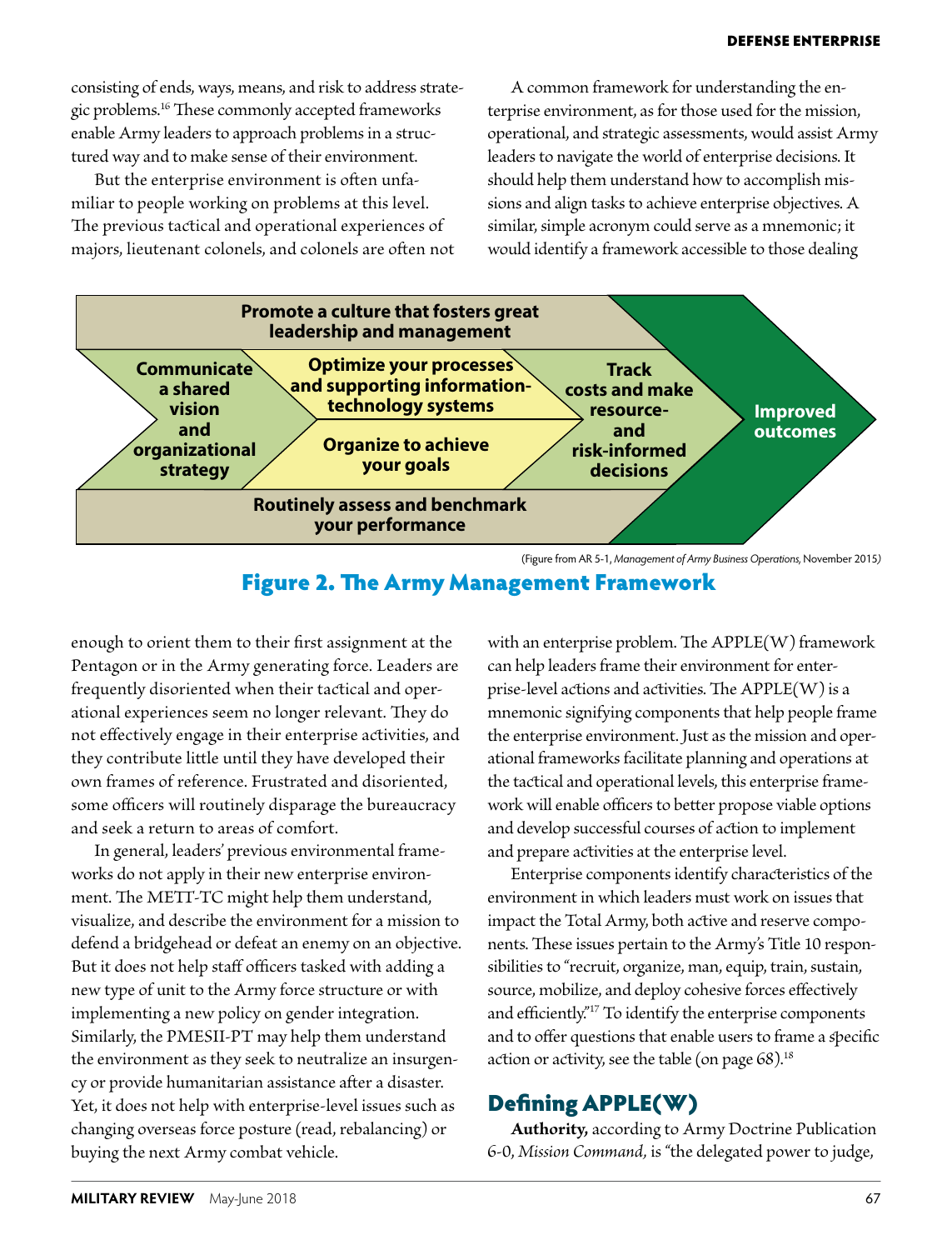act, or command."19 Authorities are individuals, regulations, or laws that obligate or allow a leader to take action. Law, policy, and regulation delegate these powers to specific offices or positions; people occupying those positions are responsible and accountable for wielding the authority. Title 10 is the most important source of authority for Army enterprise leaders. Title 10 specifically describes the roles and functions of specific offices and positions in the DOD. In addition to the law, policies and regulations also describe authorities needed to work in the environment.

**Players** are the stakeholders who are responsible for, or can influence the activity of concern. Relationships with these organizations and specific people are important; they should be cultivated. Leaders should identify key areas of interest and concerns of the important players; they should consider the proposed new activity through others' points of view.

The Army War College teaches a system to assess players by their power and interest over a particular issue or initiative.<sup>20</sup> The first step is to identify the players that influence this issue or initiative. This identification requires a knowledge of the field and the ability to think broadly about the issue. Once leaders identify the players, they can assess the players on two axes—power over and interest in the issue—to formulate a strategy for communicating with these players. For example, players with both power and interest need to be closely managed, players with power but little interest need to be kept satisfied, players with interest and little power need to be kept informed, and players with little power or interest can sim-

ply be monitored to be aware if they don't develop interest or power (see figure 3, page 69).<sup>21</sup>

**Processes** are "a series of actions or activities taken to achieve a particular end."<sup>22</sup> Organizations establish processes to control complex activities that they execute more than once. Processes reduce the variability of outcomes, allow standardization to facilitate onboarding

### Table. Enterprise Variable Descriptions

| <b>Variable</b>               | <b>Description</b>                                                                                                                                                                                                                                                                                                                                                     |
|-------------------------------|------------------------------------------------------------------------------------------------------------------------------------------------------------------------------------------------------------------------------------------------------------------------------------------------------------------------------------------------------------------------|
| <b>Authorities</b>            | Every enterprise activity includes power and authority structures around it.<br>· What are the laws, policies, and regulations related to the activity?<br>· What direction/guidance do they provide?<br>· Who has the legal authority to take action in this environment?<br>· Where does the actual power reside?                                                    |
| <b>Players</b>                | · Who are the people and what organizations care about and/or can influence<br>the activity?<br>· What are their positions on the proposal?<br>· How might they support or resist the proposal?<br>· How can you elicit their help on the issue, or at least persuade them to<br>remain neutral?                                                                       |
| <b>Processes</b>              | · What are the established processes for addressing your action?<br>· How are these processes governed?<br>· What are their timelines and entry points?<br>· Who controls the agenda and timeline for the processes?<br>· How do the processes interact?<br>· Is utilizing the existing process(es) the only option?                                                   |
| <b>Leverage Points</b>        | Every system has points of leverage where actions can have the most impact<br>(e.g., decisive place and time).<br>· Who can influence the activity?<br>· When is the right time to facilitate a change?<br>· What are the appropriate actions to make a change?<br>· Who should execute the action to minimize resistance and to get it accepted<br>by the whole team? |
| <b>Evaluation</b><br>Criteria | · How do you know if the action is successfully achieving its intended purpose?<br>· What are the outcome metrics that can help you validate success?<br>· What are the measures of effectiveness to assess whether your action<br>is working as designed?<br>· What are the measures of performance to assess efficiency?                                             |
| <b>Work-arounds</b>           | · What work-arounds can enable leaders to implement change quickly?<br>· How can they circumvent existing processes to achieve a desirable outcome?<br>· What are the downsides to working outside the system?<br>· How can you mitigate these downsides?                                                                                                              |

(Table developed by authors from ADRP 5-0, *The Operation Process,* May 2012)

of new members, and provide all players with a common understanding of how things should work. The U.S. military relies on many processes to support enterprise activities; leaders need to understand these processes and to know how they interact with one another. Enterprise processes that support the Army's requirement to provide trained and ready units to the combatant commanders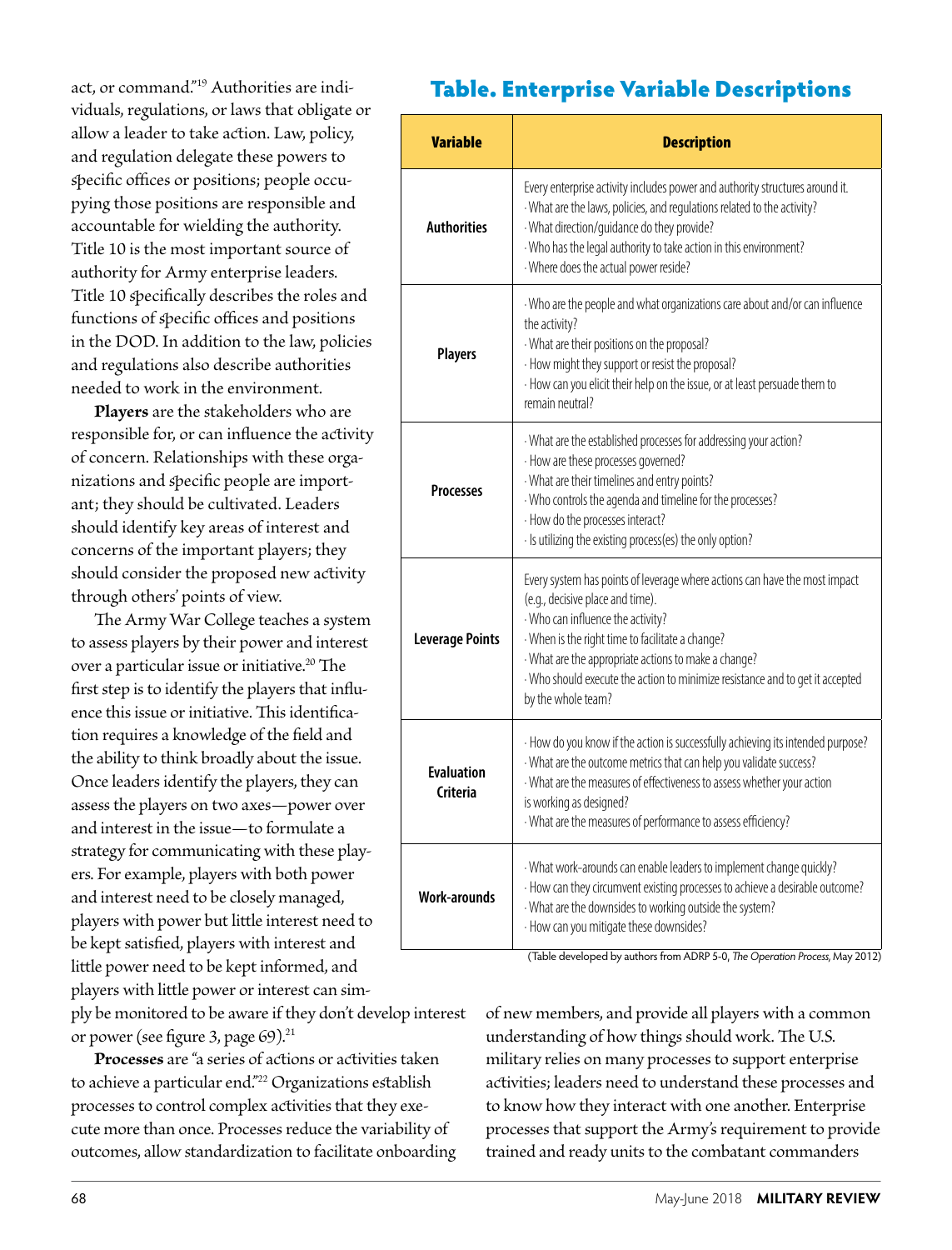include force development, force management, resourcing, requirement development, acquisition, manning, equipping, training, and sustaining. The Army Force Management School at Fort Belvoir, Virginia, teaches many of these processes. *How the Army Runs: A Senior Leader Reference Handbook* describes most of these processes and explains how they work in practice.<sup>23</sup> Often there is a significant difference between how the process is supposed to work and how it works in practice.

Once the important processes related to an activity are identified, the key attributes of the process must be mapped out and described. The "black box" of the process that transforms inputs into outcomes is difficult to grasp, especially in more complex systems. The answers to the following questions may help identify leverage points:

- How is the process designed to work and how does the process actually work?
- What are the entry points to the process, and what is its normal timeline?
- Is the process event driven, time driven, or condition driven, or is it a combination of all three?
- Which players make decisions in the process? Who are the gatekeepers who control entry?
- How do all of the different processes that impact the activity interact?
- Are processes executed in sequence, or can they proceed in parallel?

**Leverage points** enable leaders to move the system toward the desired outcome.<sup>24</sup> They can be specific players and relationships among them, steps in the process, or conditions in the system. By definition, they are the points where efforts can have the biggest impact on effecting change. Leaders should evaluate the enterprise system to identify how, who, where, and when they can best influence the outcome.

Different leverage points require different types of actions. For example, a senior leader-advocate of an action can frequently smooth the way forward. If the right leader supports an activity, his or her influence



(Figure by Stephen J. Gerras)

#### Figure 3. Stakeholder Power and Interest Matrix

could dramatically speed processing. Alternatively, a leverage point might be a specific entry point to a process. A successful course of action is responsive to key meetings; it is paced to satisfy specific process requirements. Leaders who understand leverage points can concentrate their actions to prepare the environment, influence the players, and increase the likelihood of the initiative flowing smoothly through the processes. Identifying leverage points assists leaders in developing options and shaping their courses of action.

Doctrine emphasizes the importance of assessing the environment to modify actions to achieve outcomes and to identify better risks and opportunities.25 **Evaluation criteria** enable enterprise leaders to determine whether efforts are moving the system toward desired outcomes. Doctrine identifies measures of effectiveness. These measures help assess whether desired outcomes are being achieved. Likewise, measures of performance indicate how well the process is delivering outcomes.<sup>26</sup> Effectiveness, achieving desired outcomes, and efficiency—doing so at an appropriate cost—are important in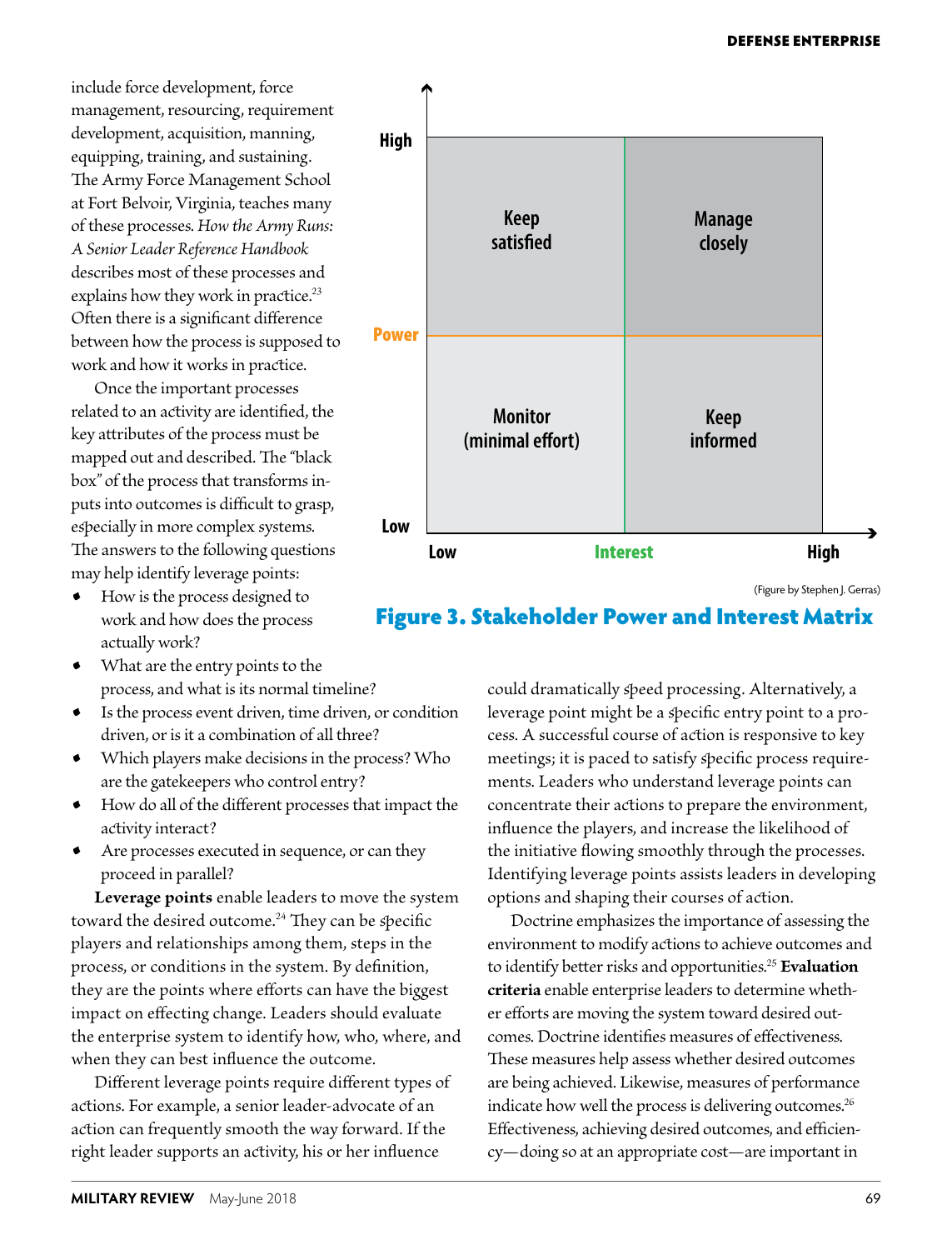the enterprise. Selecting the right evaluation criteria and building helpful feedback loops assure that efforts have a greater impact. They increase the likelihood of success.

Even in the best environment, current processes may be too slow and important players may resist change. In his 2011 address to West Point cadets, then Secretary of Defense Robert Gates challenged the Army to "break up the institutional concrete, its bureaucratic rigidity."<sup>27</sup> **Work-arounds** enable leaders to effectively tailor the system to produce a single-iteration outcome. But the bureaucratic system quickly seeks to return to its previous state. While work-arounds may expedite the system and can overcome bureaucratic inertia, they can create drawbacks. Existing processes often develop powerful antibodies that attack work-arounds that might weaken the system or jeopardize a given player's position within the process. When choosing a work-around, a team should anticipate such a reaction and develop actions to mitigate and lessen their effects. If the use of workarounds become prevalent, this is indicative of the need to change the process. The strategic environment is inherently dynamic and complex. APPLE(W) can identify feedback loops among its components. Accordingly, leaders may have to initiate multiple iterations of workarounds in their quest for desired outcomes.

#### Example: Fielding the Stryker Brigade Combat Team

An application of APPLE(W) to a historical enterprise action is instructive. Consider the successful enterprise-level action of the Army's fielding of the Stryker brigade combat team. A Stryker brigade is a medium-weight force, more deployable than formations of Abrams tanks and Bradley fighting vehicles, and more survivable than light infantry. Stryker units were conceived, designed, and fielded relatively quickly at the turn of this century. The period of time between then Army Chief of Staff Gen. Eric Shinseki's first transformation address in 1999 and the deployment of first Stryker brigade in 2003 was only four years. This was an amazingly short time for the Army to field new combat units of this size and complexity.<sup>28</sup> Consider the following application of the APPLE(W) enterprise framework to the fielding of the Stryker brigade. It demonstrates how understanding the enterprise components may help Army enterprise leaders field a new capability or implement a similarly complex initiative.

Designing, equipping, manning, and training a new unit requires many interrelated actions. Authority to do these actions is rooted in U.S. law. Title 10 assigns the secretary of the Army responsibility and authority to organize, train, equip, and sustain the Army.<sup>29</sup> The secretary of the Army is responsible for force structure, stationing, manning, and equipping. According to Title 10, "the chief of staff of the Army performs his duties under the authority, direction, and control of the Secretary of the Army."30 Shinseki did not have direct authority to build the Stryker brigades; however, Secretary of the Army Louis Caldera did. It meant Shinseki needed to work closely with Caldera to ensure their agreement on the goals and objectives to make this transformation happen. He was careful in his advisory role to secure the approval of Caldera.

Standing up a new brigade formation required the acquisition of new systems, retraining personnel, stationing new units, and funding to support the desired outcome. Shinseki needed to identify who had authority for each function. While Title 10 gives the secretary of the Army overall authority, in many cases, he delegates specific authorities to other people. The defense acquisition executive approved milestones for large acquisition programs such as the Stryker. The Army G-3/5/7 and the Training and Doctrine Command (TRADOC) established goals for training new soldiers. The secretary of the Army controlled stationing initiatives with close congressional oversight. The assistant secretary of the Army for financial management and comptroller, along with the director of program analysis and evaluation, performed important roles for the secretary in support of resource allocations.

Shinseki had to work with many players when establishing the Stryker brigade. He had to manage, satisfy, inform, and monitor internal and external stakeholders. Inside the Army, many stakeholders were concerned about the future of Army force structure. Armor leaders were concerned that a medium-weight brigade might assume many of its key missions; they engaged in a vigorous debate in Armor, their professional magazine.<sup>31</sup> Other internal players included TRADOC, which was responsible for developing the concepts and doctrine for the new unit and ensuring the unit design included important capabilities. The U.S. Army Forces Command was another important internal player; it was the command responsible for providing trained and ready units to the combatant commanders. Others included acquisition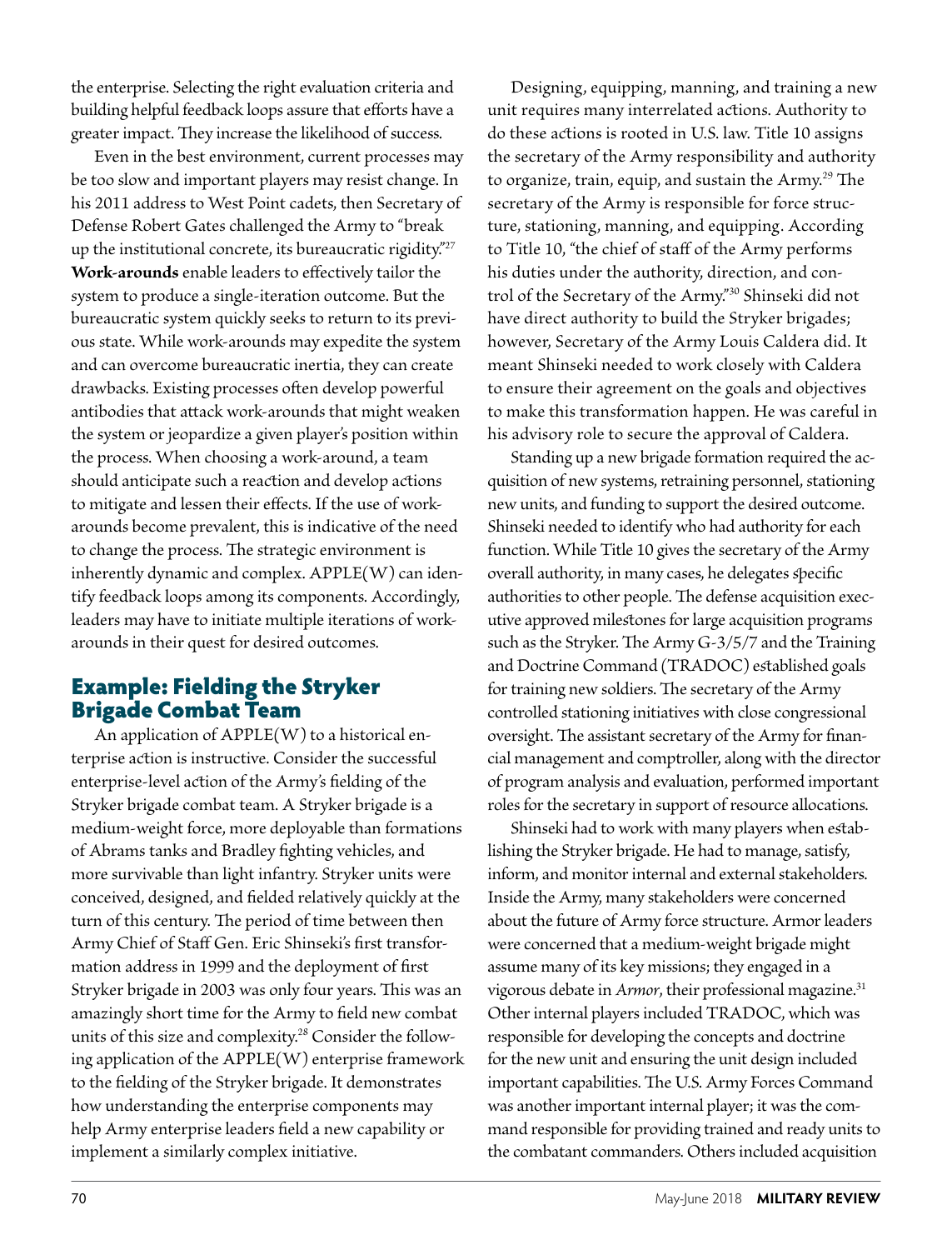offices, programmers and budgeters, concept developers, and soldiers in the new Stryker units. These professionals had to be informed of the transformation plan and had to support Stryker's role for a successful transformation.

External stakeholders included the DOD and the combatant commanders, as well as international partners, defense industry, installations, and local populations. These offices identified the requirements for forces and

ill-formed ideas. These processes are complex and complicated; they can easily grind the uninitiated to a halt.

Some of the most important processes for fielding a new capability such as the Stryker brigade include the Army concept development process; the force design process; the force management process; the Joint Capabilities Integration and Development System; the Planning, Programming, Budgeting, and Execution

The Army and DOD have processes that develop promising new ideas from concept to reality. Even so, critics lament the DOD's cumbersome bureaucracy.



employed them to support the objectives, and the Army had to address their main concerns. Shinseki's rationale for the Stryker brigade emphasized the units' rapid deployability. Their capabilities filled a perceived gap in survivable firepower that could quickly get to where it was needed. This gap was observed by many leaders in the 1990s during Desert Storm, as well as operations in Bosnia and Kosovo.<sup>32</sup> So Shinseki scrupulously ensured that DOD leaders and combatant commanders understood why he was proceeding with transformation.<sup>33</sup>

While the Army and the DOD are part of the executive branch with the president serving as commander in chief, Congress is arguably the most important stakeholder from a resourcing perspective. In its oversight role, every year it authorizes activities through the National Defense Authorization Act. More importantly, it has the power of the purse and appropriates funds for all Army activities. Shinseki needed to ensure that Congress understood his plan. Congress needed to align resources with the Army initiatives and sought-after capability outcomes.

The Army and DOD have processes that develop promising new ideas from concept to reality. Even so, critics lament the DOD's cumbersome bureaucracy.34 The DOD does rely on many bureaucratic processes used to run an organization of over two million people (active, reserve, and civilian components) with an annual budget of approximately \$600 billion.<sup>3</sup>5 The DOD bureaucracy is designed as a control mechanism to enable leaders to manage this enormous department and to avoid wasteful spending, as well as to prevent pursuit of incomplete or

process; and the Defense Acquisition System.<sup>36</sup> Each of these processes operate in accord with the governing documents for their operations. These documents assign responsibilities and authorities, provide the required information, and prescribe standard timelines.

Shinseki's career background provides a solid grounding in each of these processes. He served as a force integration officer at the Pentagon while a lieutenant colonel, working on force design and building new organizations. Subsequently, he served as an Army director of training, where he learned the enterprise's role in training the Army. In his final assignment before becoming chief of staff of the Army, he served as the vice chief of staff. In this role, he represented the Army at the highest level in these processes, where he gained a clear understanding of the requirements and timelines. These experiences enabled him to expertly manage their interactions and to use processes to his advantage to expedite bringing his big ideas to fruition.

Because Shinseki understood the processes and players, he could easily identify leverage points to expedite the processes. He knew when he needed approved requirements to lock in funding that facilitated timely allocations. He made a concerted effort to communicate his transformation agenda and sought buy-in from important advocates. He identified potential adversaries in the Armor community, then worked to get them on his side.<sup>37</sup> Shinseki exploited these critically important leverage points to make a new concept a reality.

The Army has some criteria to assess unit readiness. Shinseki used all of them to assess the progress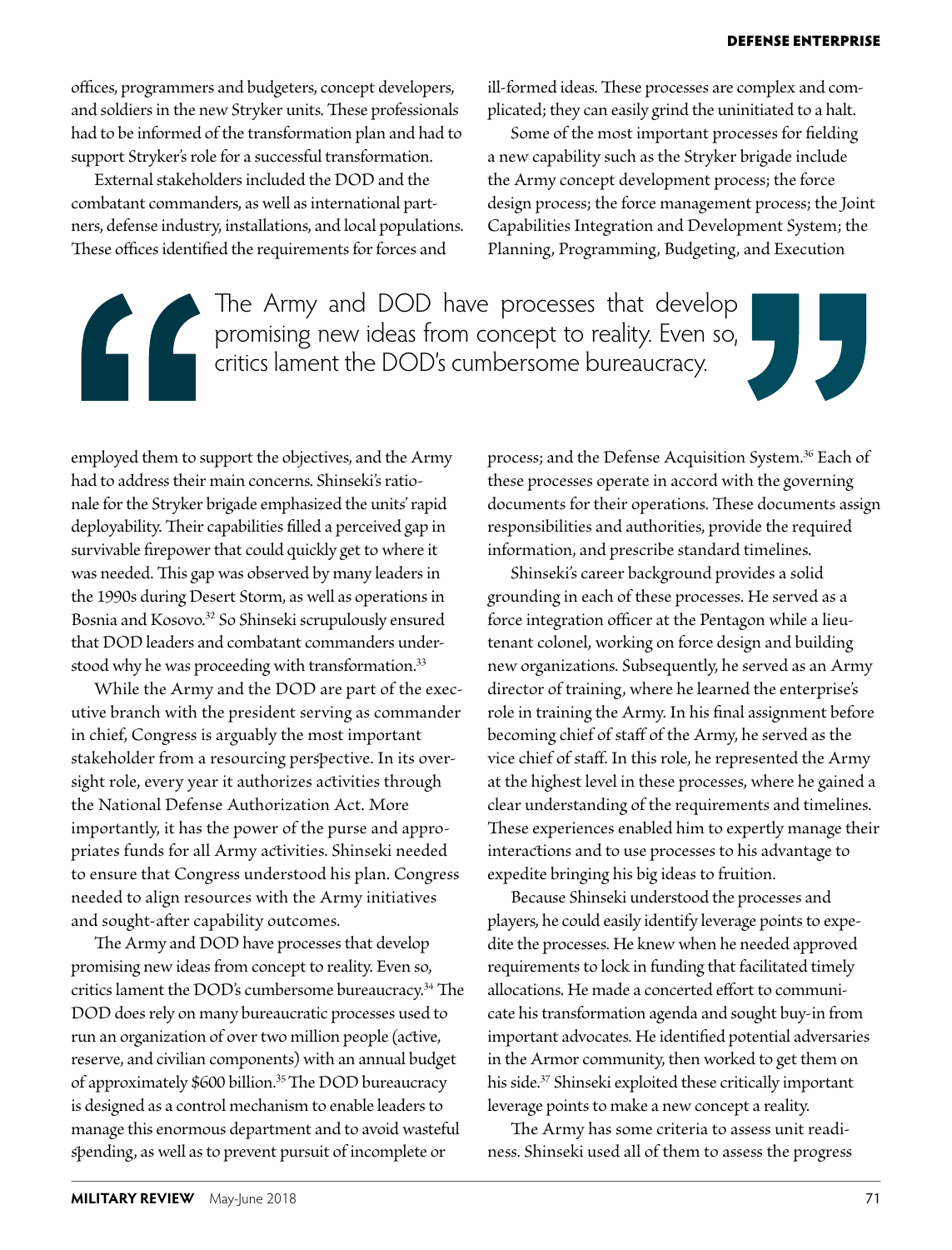of the Stryker brigade. The Army measured personnel and equipment fill rates. The Army also measured the performance of the Stryker brigade in training environments and validated its success. In the end, the performance of the Stryker brigades during combat in Operations Enduring Freedom and Iraqi Freedom was the key measure of success.

To field the Stryker so quickly, the Army used some work-arounds to support the system.<sup>38</sup> The Stryker team used locally produced doctrine; it borrowed vehicles from Canada; it executed actions outside of standard processes to expedite fielding. To account for these work-arounds, Shinseki put key leaders in important positions to make it happen. Maj. Gen. James Dubik was appointed TRADOC's deputy commanding general for transformation, and TRADOC created a brigade coordination cell at Fort Lewis to synchronize enterprise actions supporting the new unit.<sup>39</sup> These actions contributed to the successful design of the new unit. The unit also executed an aggressive training schedule, even before it was fully fielded with its new equipment. The Army chose to equip the Stryker brigade with existing Canadian systems to expedite the acquisition system. As the new system went through testing, they modified the equipment requirements and unit tactics.

In November 2003, four short years after announcing his transformation initiative, 3rd Brigade, 2nd Infantry Division deployed in support of Operation Iraqi Freedom as the Army's first Stryker brigade. Its successful deployment provided a new capability and expanded options for the operational commander. The fast-moving medium-weight Stryker force, with more

dismounted infantry than a light brigade, proved its worth on the battlefields in Iraq.40

Clearly Shinseki had a good understanding of the enterprise components that he exploited to achieve his transformation initiative. The Army could not have fielded the Stryker brigade as smoothly and as quickly as it did without this understanding. While Shinseki did not have the APPLE(W) framework to undergird his understanding, he used every element of it to describe his environment and to synchronize actions of players across the Army.

#### Conclusion and Way Ahead

This article began with a discussion of NSPS, a failed DOD initiative to change the enterprise. The architects of NSPS made mistakes in implementation that may have been avoided by a better understanding of their environment. The APPLE(W) provides a framework for that environmental assessment. But just as a METT-TC analysis will not guarantee tactical success, using the APPLE(W) will not guarantee the success of an enterprise initiative. However, it does provide leaders a helpful way to think about their environment. By itself, the APPLE(W) framework does not empower enterprise leaders to make the elusive "perfect" decisions or enable new staff officers to give expert advice. However, this simple framework does provide a mnemonic and a framework for scanning and understanding the environment. This can enable Army leaders to operate effectively at the enterprise level. Incorporating this framework into leader development, training, and education can make a positive difference.

#### Notes

1. Barbara I. Haga, Roger Richman, and William Leavitt, "System Failure: Implementing Pay for Performance in the Department of Defense's National Security Personnel System," *Public Personnel Management* 39, no. 3 (2010): 211–30.

2. Ibid., 220–24; Defense Business Board, "Report to the Secretary of Defense: Review of the National Security Personnel System," Report FY09–06 (Washington, DC: Department of Defense [DOD], July 2009), 10–16.

3. James Alexander, Brian Barlow, and Douglas Haskin, *National Security Personnel System (NSPS): An Analysis of Key Stakeholders' Perceptions During DOD's Implementation of NSPS,* Joint Applied Project (Monterey, CA: Naval Postgraduate School, June 2010), accessed 6 December 2017, https://calhoun.nps.edu/bitstream/handle/10945/10510/10Jun%255FAlexander%255FJAP.pdf.

4. See, for example, Charles D. Allen and George J. Woods, "Developing Army Enterprise Leaders," *Military Review* 95, no. 4 ( July 2015): 43; Thomas Spoehr, "Leading and Managing High-Performing Army Organizations," *Military Review* 96, no. 4 ( July 2016): 8–9.

5. The DOD once defined the enterprise level as "relating to policy, guidance, or other overarching leadership provided by OSD [Office of the Secretary of Defense] officials and the Chairman of the Joint Chiefs of Staff in exercising authority, direction, and control of their respective elements of the Department of Defense on behalf of the Secretary of Defense." DOD Directive 8000.01, M*anagement of the Department of Defense Information Enterprise* (Washington, DC: U.S. Government Printing Office [GPO], 10 February 2009), 10, quoted in Allen and Woods,